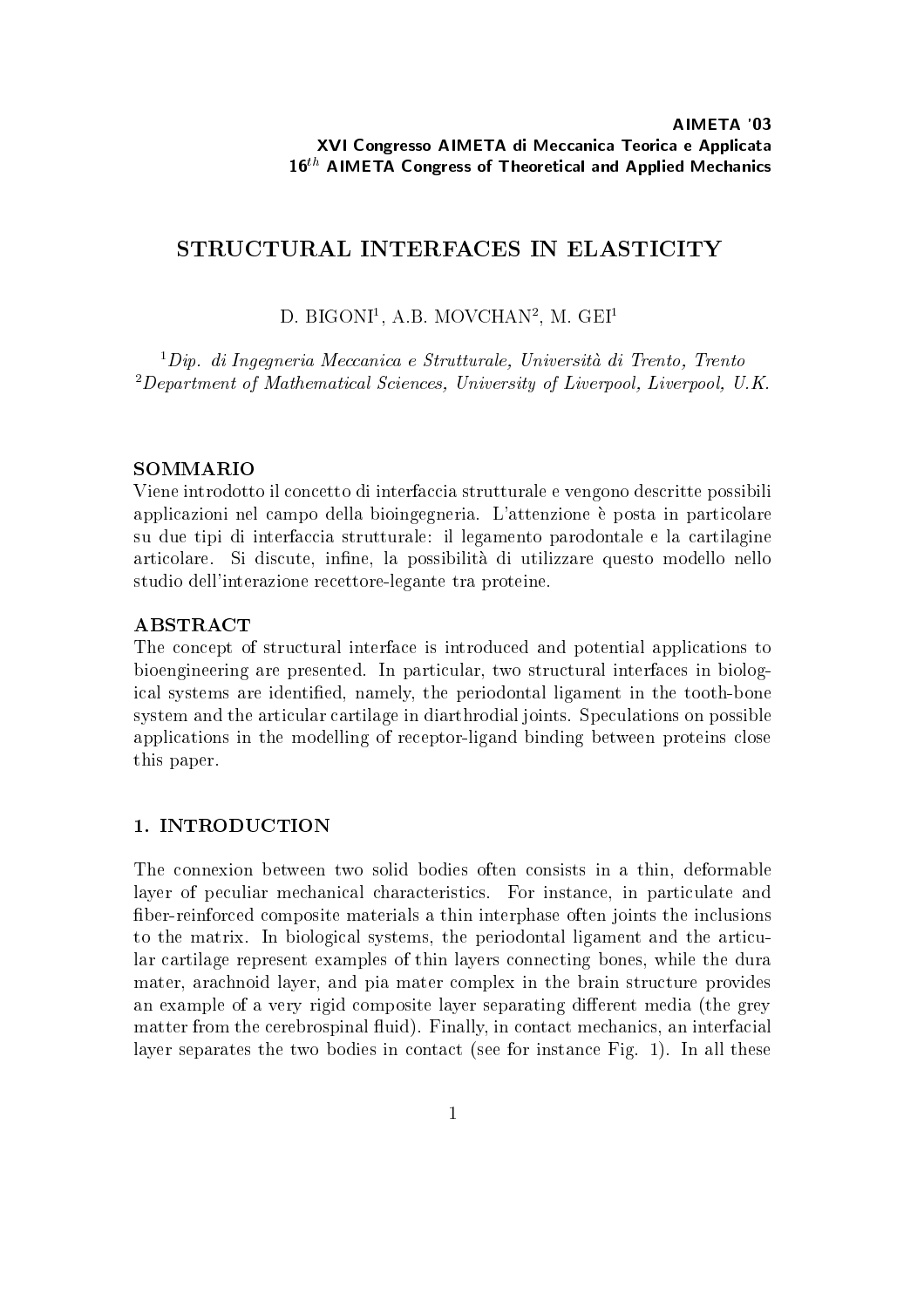cases, compared to the connected solids, the interfacial layer (i) has small dimensions, (ii) may suffer large strains, (iii) is characterized by a strongly nonlinear behaviour.



Figure 1: A stick-slip mechanism is originated by the lubrication film, which alternates between a solid and a fluidized state [1].

A trivial way to model the above systems is to treat the interface layer as a third body, characterized by nonlinear constitutive laws and subject to large strains. A numerical treatment of this problem is straightforward on one hand  $\frac{1}{\text{min}}$  the sense that it can be pursued in principle with any commercial f.e. code but highly unsatisfactory on the other. Several difficulties result in fact hidden in this approach. First, a fine, three dimensional mesh is required to model the interface layer, yielding an unnecessary dense mesh in the connected bodies. Second, a large strain formulation of all the system is required, even in the common case in which the solids connected are sub ject to small strains. Third, f.e. techniques are known to become inaccurate where stress concentrations may arise, and these may occur at the interface. A classical remedy to these inconveniences is represented by the concept of imperfect interface. Following this approach, the thickness of the interface layer is condensed to zero, but instead of the usual transmission conditions across the interface, namely

$$
\llbracket \boldsymbol{\sigma} \rrbracket \mathbf{n} = \mathbf{0}, \quad \llbracket \mathbf{u} \rrbracket = \mathbf{0}, \tag{1}
$$

(where **n** is the unit vector normal to the interface,  $\sigma$  and **u** are the stress tensor and the displacement vector, respectively, and the operator  $\llbracket \cdot \rrbracket$  denotes a jump in the relevant argument) an interfacial constitutive law is prescribed

$$
\llbracket \boldsymbol{\sigma} \rrbracket \mathbf{n} = \mathbf{0}, \quad \boldsymbol{\sigma}^+ \mathbf{n} = \mathbf{f}(\llbracket \mathbf{u} \rrbracket), \tag{2}
$$

where  $\sigma^+$  is the stress at one side of the interface and F denotes an arbitrary tensorial function of the displacement jump. When this function is linear and positive definite, the formulation results strongly simplified, but it allows unphysical interpenetration of the material in contact when the interface is sub ject to compressive tractions. Interfacial nonlinearity may avoid the interpenetration, but may promote instabilities and bifurcations of different nature [2]. Several interfacial constitutive laws have been proposed of the type (2), for instance we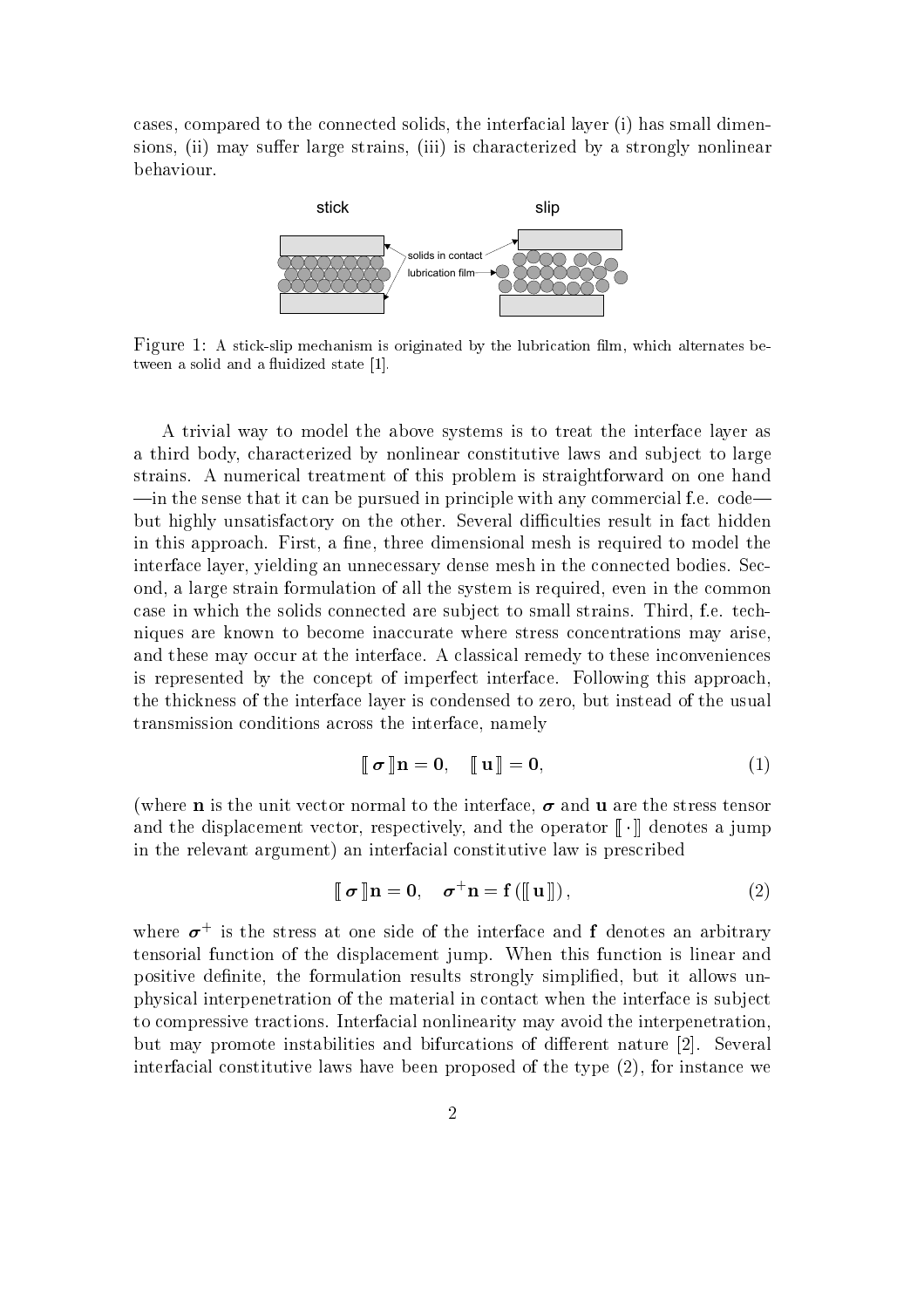may mention Needleman [3] and Gei et al. [4], however, a common feature of these models is the fact that the interface model has a null thickness. Recently, Bigoni and Movchan [5] have introduced the concept of structural interface, possessing finite width and possibly inertia. Mechanical effects differentiating this model from conventional zero-thickness interfaces have been explored for static and dynamic problems and are summarized in the next Section. The focus of this paper is to analyze possibility of employing the model in the analysis of biological systems. In these systems, interfaces are common enough and sometimes characterized by well dened microstructures. For instance, we quote two examples: the famous metacarpal bone from a vulture's wing reported by Thompson [6] (Fig. 2) and the skeleton of the echinoderm keyhole urchin (Mellita quinquiesperforata, Fig. 3), the former similar to a Warren truss and the latter to a strut structure.



Figure 2: Metacarpal bone from a vulture's wing (after Thompson [6]).



Figure 3: Internal structure from a skeleton of keyhole urchin (Mellita quinquiesperforata, photograph by D. Bigoni).

#### 2. THE NOTION OF STRUCTURAL INTERFACE

In order to introduce the concept of structural interface, we refer to the model sketched in Fig. 4, inspired from the internal structure of the keyhole urchin, Fig. 3, and restricted to two-dimensions for simplicity. Two solids denoted by indices  $+$  and  $-$  are connected through a finite thickness interface in Fig. 4. The microstructure of the interface is made in a way that only radial forces are transmitted, a situation introduced here for simplicity, but which is used in nanotechnology to represent van der Waals interactions. If the two connected surfaces are described by the position vectors  ${\bf r}_{\perp}$  and  ${\bf r}_{\perp}$  in the form

$$
\mathbf{r}^{\pm}(\theta) = f_{\pm}(\theta)\mathbf{e}_r, \quad \theta \in [\theta_1, \theta_2], \tag{3}
$$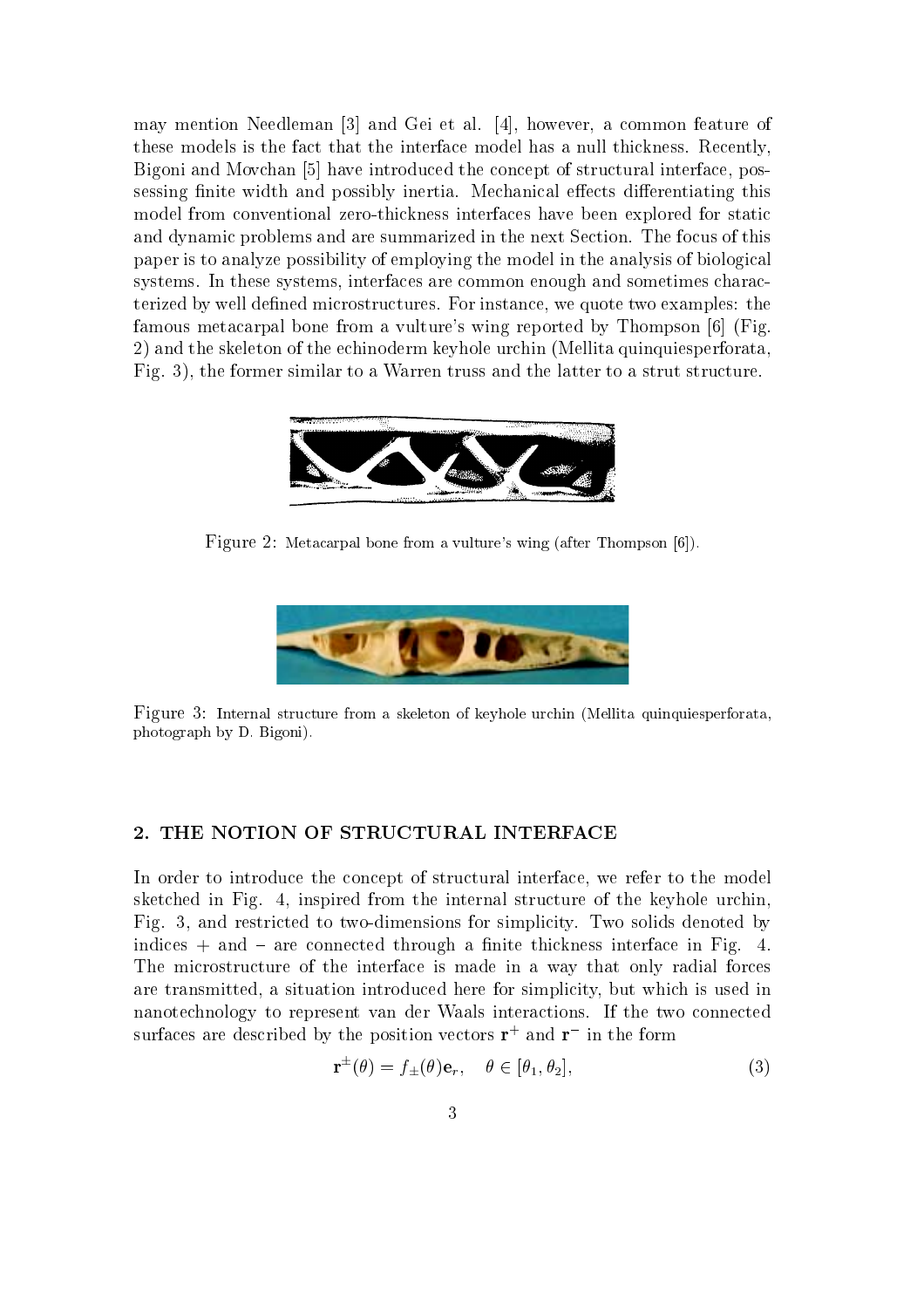

Figure 4: A model of structural interface.

where  $f_+$  and  $f_-$  are generic, but (for simplicity) smooth functions of angle  $\theta$  and  $e_r$  is the radial unit vector. The elementary surface length dl, the tangent and orthogonal unit vectors **s** and **n** at a generic  $\theta$  are

$$
dl = |\mathbf{v}| \, d\theta, \quad \mathbf{s} = \frac{\mathbf{v}}{|\mathbf{v}|}, \quad \mathbf{n} = \frac{-f \, \mathbf{e}_r + f' \, \mathbf{e}_\theta}{|\mathbf{v}|}, \tag{4}
$$

where

$$
\mathbf{v} = f' \mathbf{e}_r + f \mathbf{e}_\theta. \tag{5}
$$

Equilibrium conditions of the interfacial structure require that

$$
\mathbf{t}_{+} = -\frac{|\mathbf{v}_{-}|}{|\mathbf{v}_{+}|} \mathbf{t}_{-},\tag{6}
$$

where  $t_{\pm}$  denotes the tractions at the two connected surfaces. The condition that the interface transmits only radial forces and that these are linear functions of the radial difference between displacements at the two connected surfaces gives

$$
\mathbf{t}_{+} = -k \left( u_{r}^{+} - u_{r}^{-} \right) \, \mathbf{e}_{r}, \tag{7}
$$

where  $u_r = \mathbf{u} \cdot \mathbf{e}_r$  is the radial component of displacement and k denotes a positive proportionality constant. Equations  $(6)$  and  $(7)$  define the behaviour of the structural interface sketched in Fig. 4. It may be worth mentioning that in a specific mechanical problem, the interface enters the formulation only through eqns. (6) and (7), so that further consideration of the interface itself are not needed.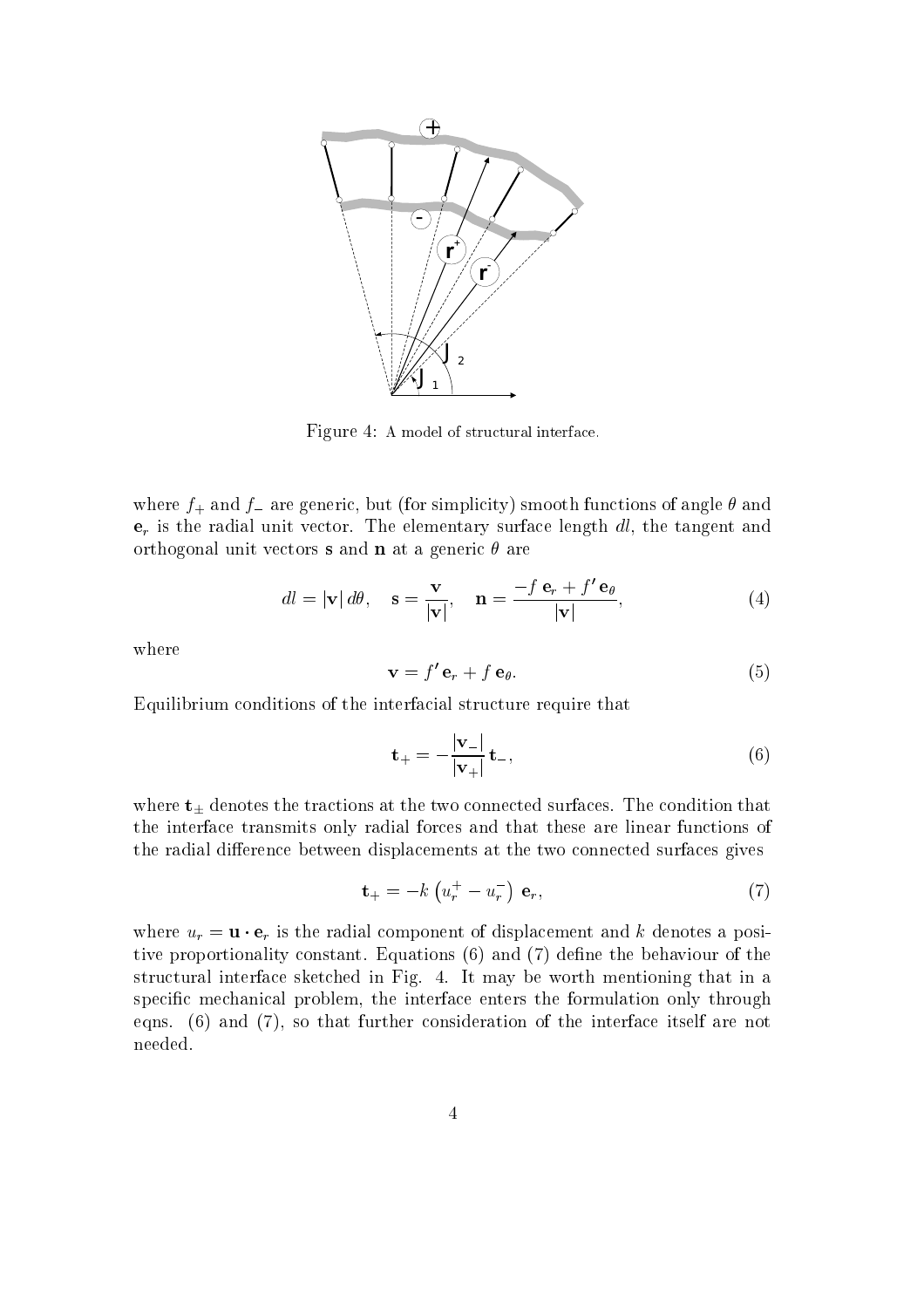It has been shown in [5] with specic examples that for quasi-static problems the thickness of the interface introduces an additional characteristic length, providing a parameter which can serve different design needs, for instance, it may be employed to obtain neutral coated inclusions. In biological systems, however, the interfacial thickness can also be employed to model flux of fluids and the consideration of the morphology of the interfacial microstructure may allow the introduction of rules for morphology evolution and remodelling.

The interfacial structure shown in Fig.4 does not possess an inertia. Bigoni and Movchan [5] have explored the possibility that interfacial inertia can play a role in dynamics. A simple model of inertial interface is presented in Fig. 5, where two springs and a concentrated mass play the role of an inertial interfacial structure, joining two continuous bars. A periodic version of the semi-discrete



**k-solid body→ interface → solid body→** 

Figure 5: A simple model of structural interface with inertia.

model sketched in Fig. 5 has been analyzed [5]. The analysis has revealed peculiar characteristics, particularly, it has been found that the interfacial inertia strongly affects the dynamic characteristics of the system, which may be designed to possess peculiar ltering properties for elastic waves.

## 3. STRUCTURAL INTERFACES IN BIOLOGICAL SYSTEMS

Two interfaces in biological systems are considered in this section, namely, the periodontal ligament and the articular cartilage. In both cases, transmission of load is the primary mechanical function. A brief discussion on the possibilities of employing the model of structural interface for analysing the adhesion mechanisms between proteins is presented in closure of the section.

#### 3.1 The periodontal ligament

The periodontal ligament (shortened as PDL in the following) is the thin layer that attaches the cementum of the tooth to the adjacent alveolar bone. It is a strongly vascularized system, with neural components. The thickness ranges between 0.1 mm and 0.4 mm and is thicker in functioning than in nonfunctioning teeth, in areas of tension than compression. The PDL serves several functions: mechanical, in terms of transmission of forces and tooth mobility; remodeling and formative, allowing formation and resorption of cementum and bone during physiologic tooth movement; nutritional and sensory, carrying nutrients to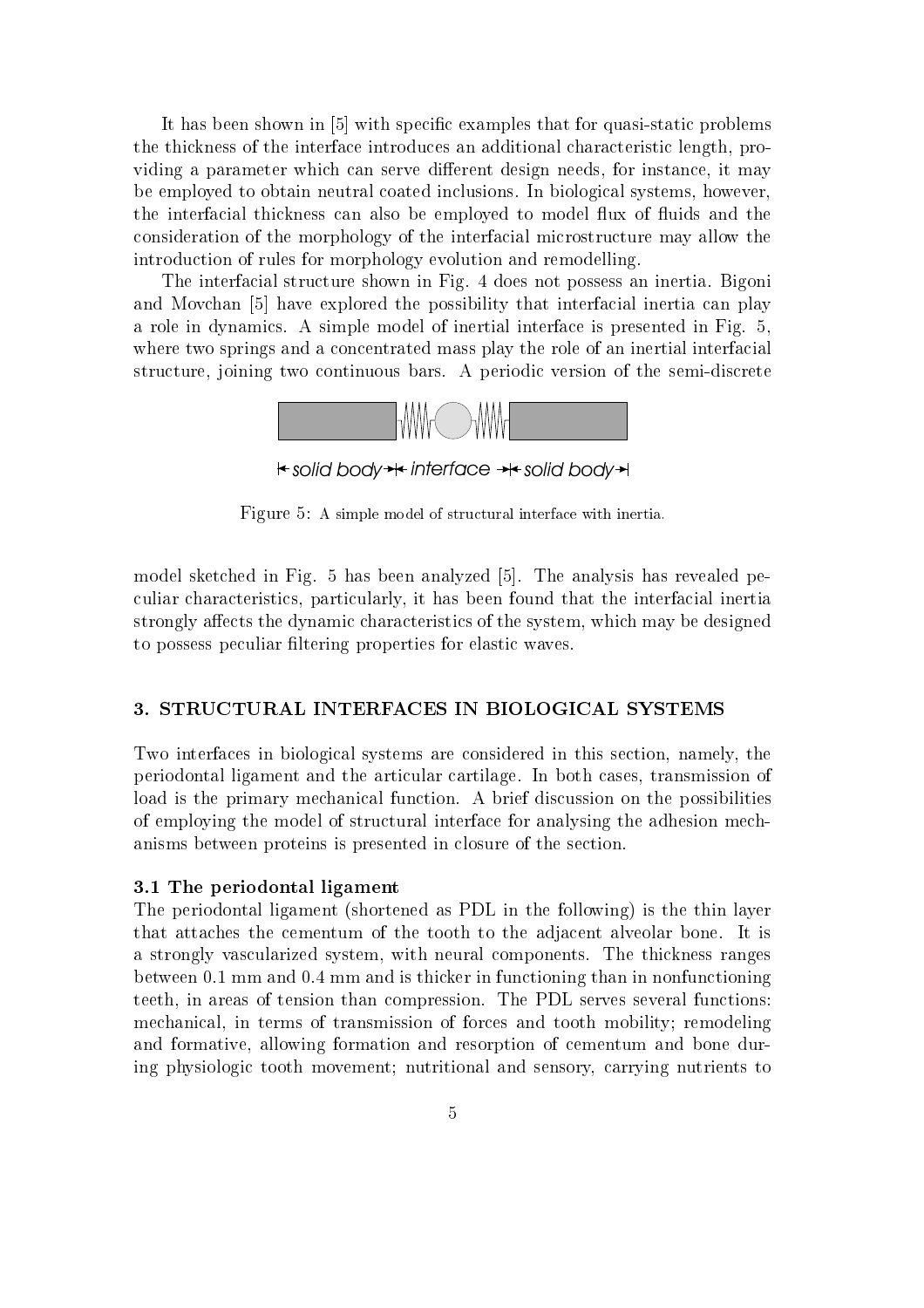cementum, bone and gingiva; and, finally, proprioceptive and tactile.

Mechanical tests reported in [7, 8] restricted to in-vitro bovine specimens showed a strongly nonlinear behaviour in which the PDL exhibits a monotonic stress-strain behavior analogous to that of many soft tissues, with an early stage of extremely small stiffness followed, in higher deformation regimes, by a marked locking (a rapid increase of stress associated with a small increase of strain). A modelling of the mechanical behaviour of the periodontal ligament was proposed by Gei et al. [4] in terms of a nonlinear, zero-thickness interface. The model has been shown to provide an accurate description of the teeth-PDL-bone system, yielding at the same time a reasonably simple model from computational point of view. Such a model, however, does not take explicitly into account the microstructure of the ligament, so that the problem may be posed whether the nite-thickness microstructure possesses characteristics that cannot be condensed in a zero-thickness interface model. The structure of the periodontal ligament is made up of collagen fibers, the so-called Sharpey fibers  $(Fig, 6a)$ . These have an orientation ranging between orthogonal and inclined at  $45^{\circ}$  to the tooth surface and are thought to strongly influence the behaviour of the tooth-bone complex under both masticatory and remodelling loads. A proper account of the microstructure of collagen fibers may be pursued by employing the structural interface concept. This remains for the moment an unexplored possibility.



Figure 6: Two biological interfaces. Scheme of the periodontal ligament (a) and of the layered structure of an articular cartilage (b).

#### 3.2 Articular cartilage

Cartilage is a firm gelatinous matrix containing a dense network of collagen fibers and confined by a membrane, the perichondrium. Three types of cartilage are present in mammals: hyaline, elastic, and brocartilage. Hyaline is found in adult humans in free-moving joints at the end of bones and represents the socalled `articular cartilage'. This cartilage is highly elastic and covers the end of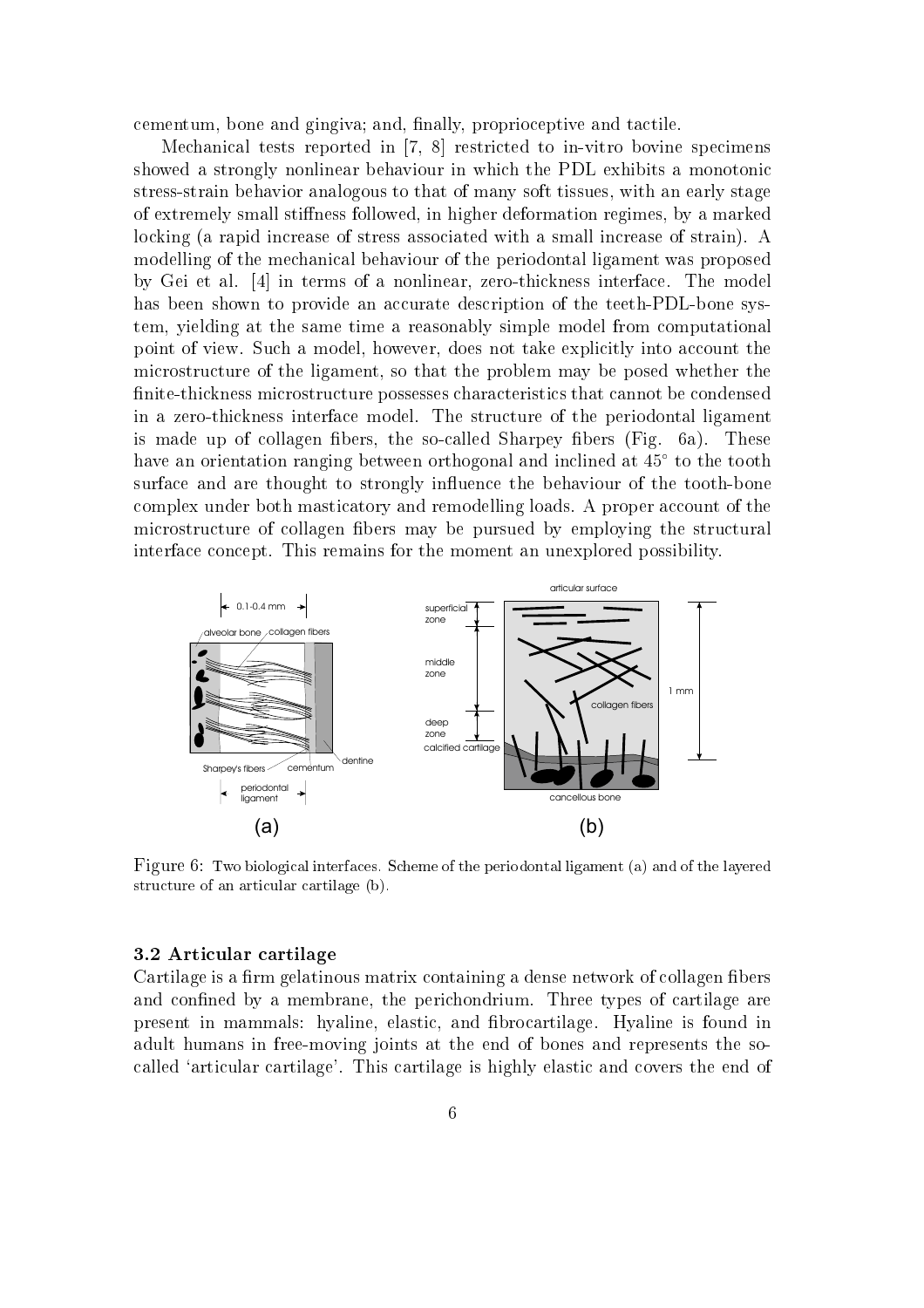bones with a coating of thickness inferior than 1 mm. The collagen fibers present a variation of inclination through the thickness of the cartilage, which evidences a well-defined microstructure. In a superficial zone, in particular, the fibers are parallel to the free surface of the coating, but these rotate with depth, become randomly oriented in a mid zone and are radial in a deep zone, entering normal in a calcified layer joined to the bone (Fig.  $6b$ ). Note that, differently from bone  $$ and, more important to the current discussion, from the periodontal ligament cartilage is avascular.

A mechanical model of articular cartilage can be set up in which the microstructure is condensed in a specic form of anisotropy as follows. In the framework of a three-dimensional theory of linear elasticity, let us define an elastic response in the form

$$
\boldsymbol{\sigma} = \boldsymbol{\sigma}(\boldsymbol{\epsilon},\mathbf{n}_1\otimes\mathbf{n}_1,\mathbf{n}_2\otimes\mathbf{n}_2,\mathbf{n}_3\otimes\mathbf{n}_3),\tag{8}
$$

where  $\epsilon$  is the strain and  $\mathbf{n}_i$  (i = 1, 2, 3), denote three unit vectors in the directions of bers. Employing representation theorems [9] and assuming that the three sets of bers have the same mechanical properties, the stress-strain constitutive law can be written in the form

$$
\boldsymbol{\sigma} = \left[ \lambda \operatorname{tr} \boldsymbol{\epsilon} + \alpha_1 (e_{11} + e_{22} + e_{33}) \right] \mathbf{I} + 2\mu \boldsymbol{\epsilon}
$$
\n
$$
+ \left[ \alpha_2 \operatorname{tr} \boldsymbol{\epsilon} + \alpha_3 (e_{11} + e_{22} + e_{33}) + \alpha_4 (e_{12} + e_{13} + e_{23}) \right]
$$
\n
$$
\left( \mathbf{n}_1 \otimes \mathbf{n}_1 + \mathbf{n}_2 \otimes \mathbf{n}_2 + \mathbf{n}_3 \otimes \mathbf{n}_3 \right)
$$
\n
$$
+ \left[ \alpha_5 \operatorname{tr} \boldsymbol{\epsilon} + \alpha_6 (e_{11} + e_{22} + e_{33}) + \alpha_7 (e_{12} + e_{13} + e_{23}) \right]
$$
\n
$$
\left[ \mathbf{n}_1 \cdot \mathbf{n}_2 (\mathbf{n}_1 \otimes \mathbf{n}_2 + \mathbf{n}_2 \otimes \mathbf{n}_1) + \mathbf{n}_1 \cdot \mathbf{n}_3 (\mathbf{n}_1 \otimes \mathbf{n}_3 + \mathbf{n}_3 \otimes \mathbf{n}_1) + \mathbf{n}_2 \cdot \mathbf{n}_3 (\mathbf{n}_2 \otimes \mathbf{n}_3 + \mathbf{n}_3 \otimes \mathbf{n}_2) \right]
$$
\n
$$
+ \alpha_8 (\mathbf{n}_1 \otimes \mathbf{\epsilon} \mathbf{n}_1 + \mathbf{\epsilon} \mathbf{n}_1 \otimes \mathbf{n}_1 + \mathbf{n}_2 \otimes \mathbf{\epsilon} \mathbf{n}_2 + \mathbf{\epsilon} \mathbf{n}_2 \otimes \mathbf{n}_2 + \mathbf{n}_3 \otimes \mathbf{\epsilon} \mathbf{n}_3 + \mathbf{\epsilon} \mathbf{n}_3 \otimes \mathbf{n}_3),
$$

where  $e_{ij} = \mathbf{n}_i \cdot \epsilon \mathbf{n}_j$   $(i, j = 1, 2, 3), \lambda, \mu$  and  $\alpha_i$   $(i = 1, \ldots, 3)$  are material constants, possibly depending on the scalar products  $\mathbf{n}_i \cdot \epsilon \mathbf{n}_j$ . In order to model the articular cartilage, the unit vectors  $\mathbf{n}_i$  must lie parallel to a plane, say, 1-2. Now, the fibers in the superficial and deep layers forming the articular cartilage are parallel and orthogonal to the underlying bone, respectively, so that constitutive equation (9) reduces to

$$
\boldsymbol{\sigma} = [\lambda \operatorname{tr} \boldsymbol{\epsilon} + 3\alpha_1 \mathbf{n} \cdot \boldsymbol{\epsilon} \mathbf{n}] \mathbf{I} + 2\mu \boldsymbol{\epsilon} + 3[(\alpha_2 + 2 \alpha_5) \operatorname{tr} \boldsymbol{\epsilon} \qquad (10) +3(\alpha_3 + \alpha_4 + 2\alpha_6 + 2\alpha_7) \mathbf{n} \cdot \boldsymbol{\epsilon} \mathbf{n}] \mathbf{n} \otimes \mathbf{n} + 3 \alpha_8 (\mathbf{n} \otimes \boldsymbol{\epsilon} \mathbf{n} + \boldsymbol{\epsilon} \mathbf{n} \otimes \mathbf{n}).
$$

The constitutive equation (10) describes a locally orthotropic material with respect to the fiber direction  $n$ . In the mid layer, the collagen fibers have a random inclination, so that the material becomes isotropic in the plane of the bers. Isotropy in the plane 1-2 can be modelled taking the unit vectors  $\mathbf{n}_i$  in eqn. (9)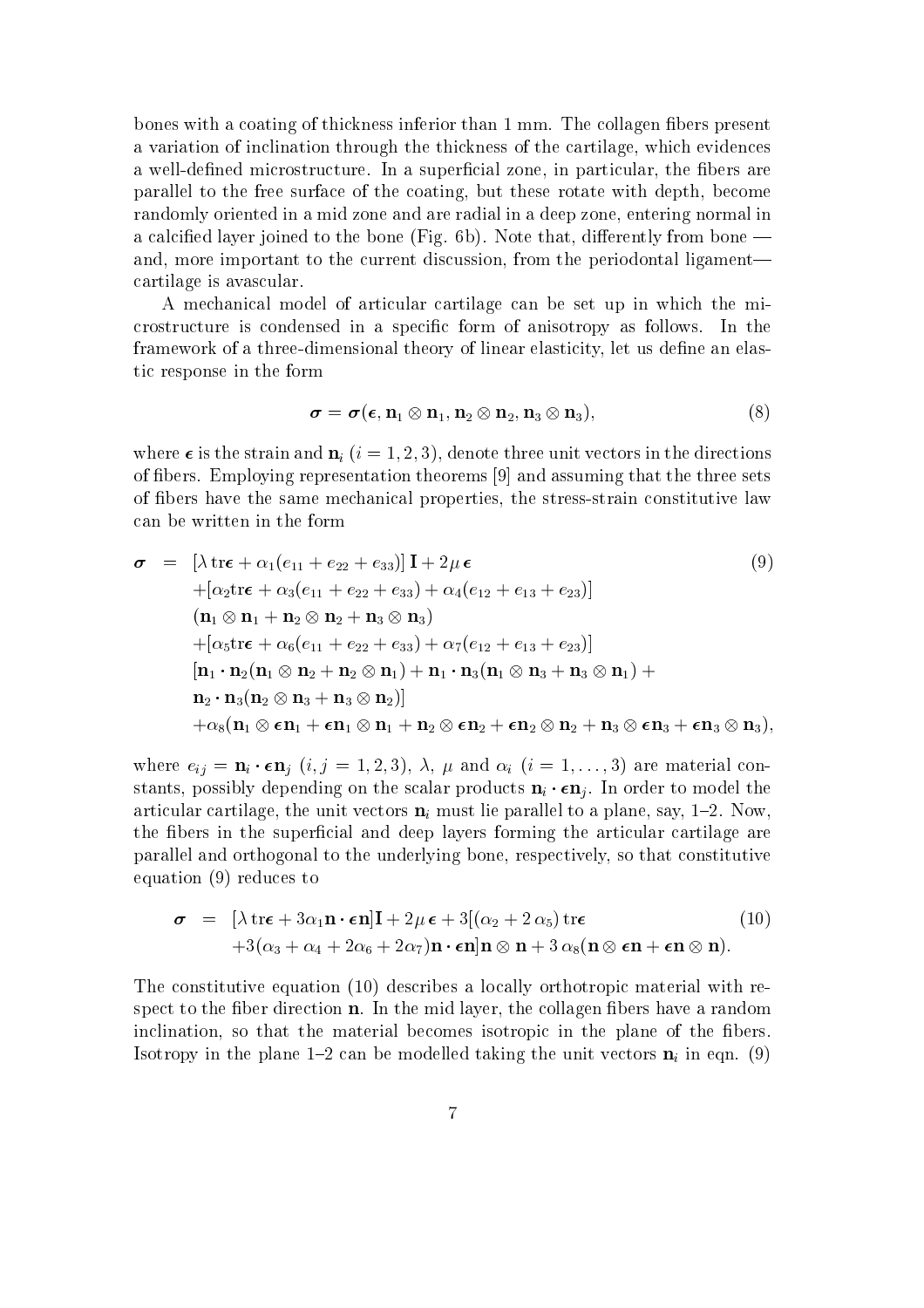inclined at  $2\pi/3$  to each other. In this case, eqn. (9) becomes

$$
\hat{\sigma} = \text{tr}\hat{\epsilon} \left[ \lambda + \frac{3}{2} (\alpha_1 + \alpha_2) + \frac{9}{4} \alpha_3 - \frac{9}{8} (\alpha_4 - \alpha_6) + \frac{3}{4} \alpha_5 - \frac{9}{16} \alpha_7 \right] \hat{\mathbf{I}} \quad (11)
$$

$$
+ \left[ \lambda + \frac{3}{2} \alpha_2 + \frac{3}{4} \alpha_5 \right] \epsilon_{33} \hat{\mathbf{I}} + (2\mu + 3\alpha_8) \hat{\epsilon},
$$

where  $\sigma$ ,  $\epsilon$  and  $\bf{r}$  denote quantities restricted to the plane 1  $\bf{2}$ . Eqn. (11) clearly represents in-plane isotropy.

The fiber inclination in the articular cartilage is a function of the distance from the contact surface, so that from the above discussion it is clear that the resulting elastic behaviour can be modelled through constitutive equation (9), thus producing a kind of functionally graded material. Several studies of articular cartilage are available [10, 11, 12, 13], but the graduation of elastic properties through the thickness in the above-sketched way was never addressed.

In the anisotropic, graded model (9), however, the microstructure is accounted for only in a phenomenological sense, but is not explicitly taken into account. The model presented in [10] consists in a network microstructure mimiking the collagen bers. We believe that a model of microstructural interface for the articular cartilage could on one hand present computational advantages against a continuous modelling, on the other hand may reveal unexplored features.

#### 3.3 Adhesion between proteins

Adhesive forces become increasily important when the size and stiffness of connected elements decrease [14]. A consequence of this is that in many biological systems adhesive forces play an essential role. In particular, a basic event of biological life is the recognition of one macromolecule by another and this relies on receptor-ligand interactions. A demonstration of this is that a modication of biological processes at all organizational levels can be obtained through an alteration of receptor-ligand interactions. The binding forces are weak local interactions, such as electrostatic double-layer force, van der Waals force, steric repulsion force and hydrogen bonding [15]. The model of structural interface (6)-(7) has been already adopted in a particular case to take into account van der Waals interaction [16]. It is therefore expected that the model can be successfully applied to the mechanics of receptor-ligand binding. In particular, the interfacial thickness may become a measure of the degree of binding and may permit modelling of interactions.

#### 4. CONCLUSIONS

In biological systems interfaces are common structures connecting continuous bodies. The concept of structural inteface developed by Bigoni and Movchan [5]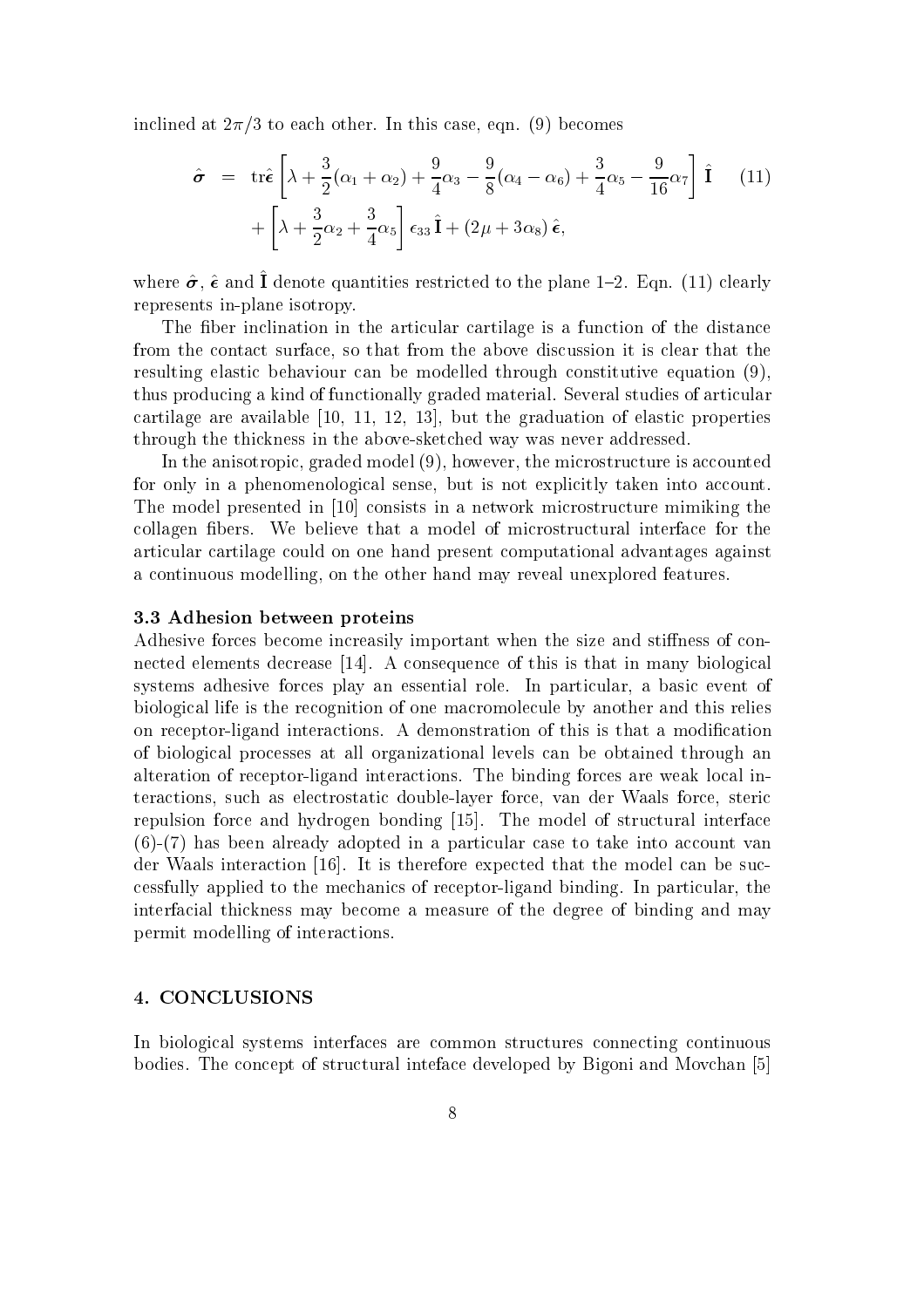is tailored to embody morphological characteristics which may include stiffness anisotropy and inertia. Interfacial behaviour dominates mechanics of articular movements and receptor-ligand binding in cells. The former issue represents a key feature in robotics, while the latter is a basic mechanism underlying biological life.

Acknowledgements. Financial support of the University of Trento (D.B. and M.G.) is gratefully acknowledged.

# References

- [1] Persson, B.N.J. (2000) Sliding friction. Springer, Berlin.
- [2] Radi, E., Bigoni, D. and Tralli, A. (1999) On uniqueness for frictional contact rate problems. J. Mech. Phys. Solids 47, 275-296.
- [3] Needleman, A. (1990) An analysis of tensile decohesion along an interface.J. Mech. Phys. Solids 38, 289-324.
- [4] Gei, M., Genna, F. and Bigoni, D. (2002) An interface model for the periodontal ligament. J. Biomech. Eng. 124, 538-546.
- [5] Bigoni, D. and Movchan, A.B. (2002) Statics and dynamics of structural interfaces in elasticity. Int. J. Solids Structures 39, 4843-4865.
- [6] Thompson, D'Arcy, W. (1943) On growth and form. Cambridge University Press.
- [7] Pini, M., (1999) Mechanical characterization and modeling of the periodontal ligament, PhD thesis, University of Trento, Trento, Italy.
- [8] Pini, M., Vena, P., and Contro, R. (2000) Parameter identification of a non-linear constitutive law for the periodontal ligament allowing for tensile and shear laboratory tests, Proc. XIII Convegno Italiano di Meccanica Computazionale, Brescia, Italy, 13{ 15 November 2000.
- [9] Wang, C.C. (1970) A new representation theorem for isotropic functions: an answer to professor G.F. Smith's criticism of my papers on representations for isotropic functions. Arch. Rat. Mech. Analysis 36, 198-223.
- [10] Bursac, P., McGrath, C.V., Eisenberg, S.R. and Stamenovic, D. (2000) A microstructural model of elastostatic properties of articular cartilage in conned compression. J. Biomech. Eng. 122, 347-353.
- [11] Klisch, S.M. and Lotz, J.C. (2000) A specialtheory of biphasic mixtures and experimental results for human annulus fibrosus tested in confined compression. J. Biomech. Eng. 122, 180-188.